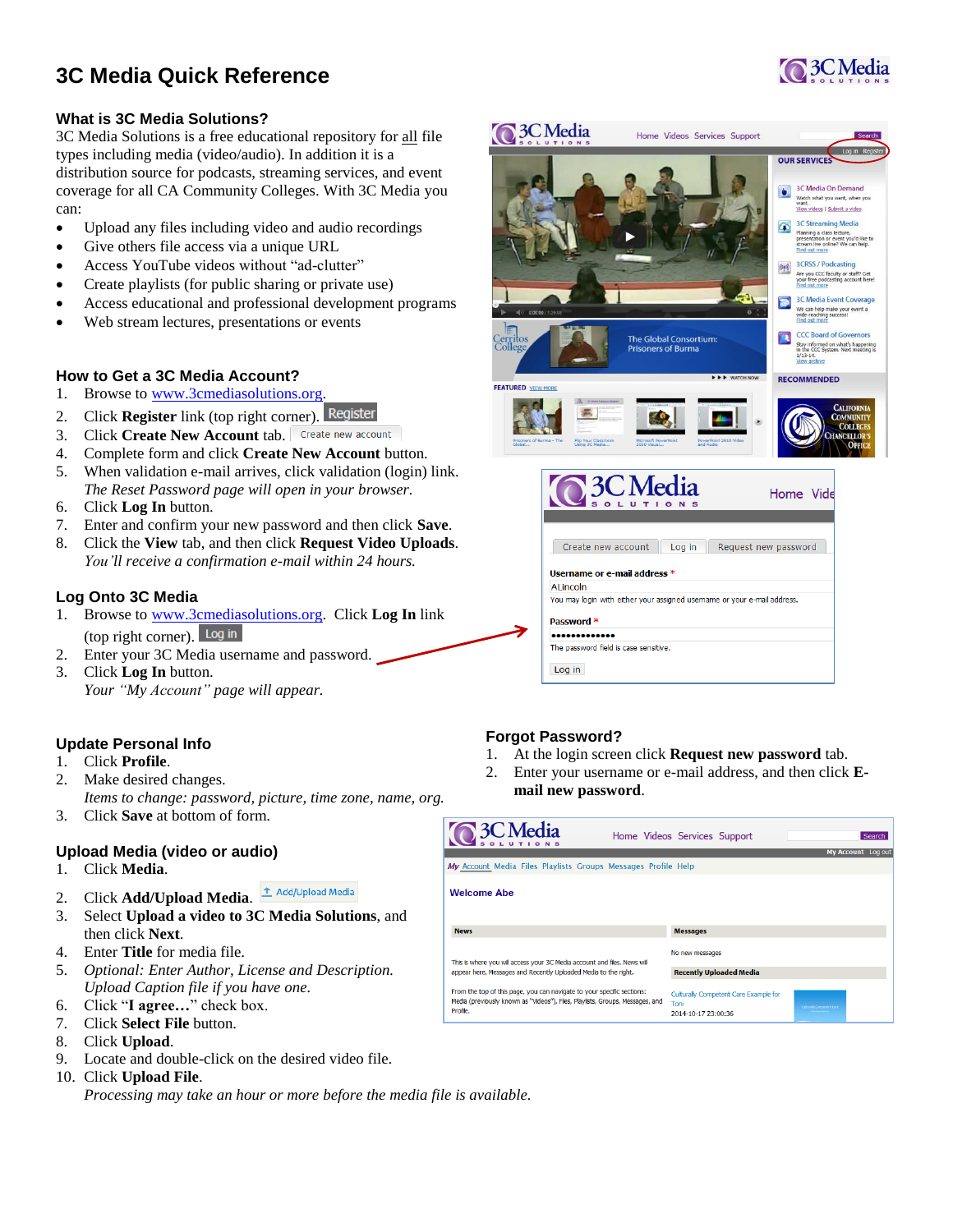#### **View a Video/Listen to Audio**

- 1. If necessary, click **Media**.
- 2. Click the name of the media file.

3. Click the play button.

### **Control Playback**

• For video position the mouse pointer *on* the image. *Controls will appear for pause/play, timeline, volume, and full screen toggle.*

#### $\bullet$  00:25 (

#### **Return to Media**

Click the "Media" link.

### **Upload File (non-media)**

- 1. Click **Files**.
- 2. Click **Add/Upload File.** *<u><sup>†</sup> Add/Upload File</u>*
- 3. Optional: Enter **Title** for file.
- 4. Click **Next**.
- 5. Click **Select File** button.
- 6. Locate and double-click on the desired video file.
- 7. Click **Upload File**.

#### **Return to Files**

Click the "Files" link.

### **Link to a File on 3C Media**

- 1. If necessary, click **Media** or **Files**.
- 2. Click the name of the file.
- 3. Select and copy the URL in the **Share Link** field.
- 4. Paste the link in the desired location.

*NOTE: You may also share links to playlists.*

### **Create a Playlist**

- 1. Click **Playlists**.
- 2. Click **Create New Playlist**.
- 3. Enter a name in the **Name** field.
- 4. From the "Share Permissions" dropdown, select Public, Protected, or Private.
- 5. Click **Save**.

### **Add Media to Playlist**

- 1. Locate a personal or shared media file anywhere in 3C Media.
- 2. Click **Add to Playlist** (under Options).
- 3. Select the playlist from the dropdown under "Add to playlist", and then click **Save**.

#### **Search Media**

- 1. If necessary, click **Media**.
- 2. Type part or all of a title in "Search My Media (title)" field.

Search

- Search My Media (title):
- 3. Click **Search**. *The results will appear below.*

### **Edit Media Properties**

- 1. If necessary, click **Media**.
- 2. Click the name of the media file.
- 3. Click **Edit Media**.

01:38  $\blacktriangleleft$   $\frac{52}{2}$ 

4. Make changes and then click **Save**.

### **Edit File Properties**

- 1. If necessary, click **Files**.
- 2. Click the name of the file.
- 3. Click either **Edit File**.
- 4. Make changes and then click **Save**.

#### **Download a File**

- 1. If necessary, click **Files**.
- 2. Click the name of the file.
- 3. Click **Download File**.
- 4. Click the filename.
- 5. Respond to the dialog indicating what to do with the file.

#### *Examples of locations to paste the link:*

- *Links in My Courses*
- *An e-mail*
- *A student announcement*
- *An assignment in Moodle*
- *A document or PDF posted online*

### **View Playlist**

- 1. Click **Playlists**.
- 2. Click on the desired playlist name.

### **Edit a Playlist**

- 1. Click **Playlists**.
- 2. Click **Edit** to the right of the specific playlist.
- 3. Make desired changes.
- 4. Click **Save**.

### **Delete a Playlist**

- 1. Click **Playlists**.
- 2. Click **Delete** to the right of the specific playlist.